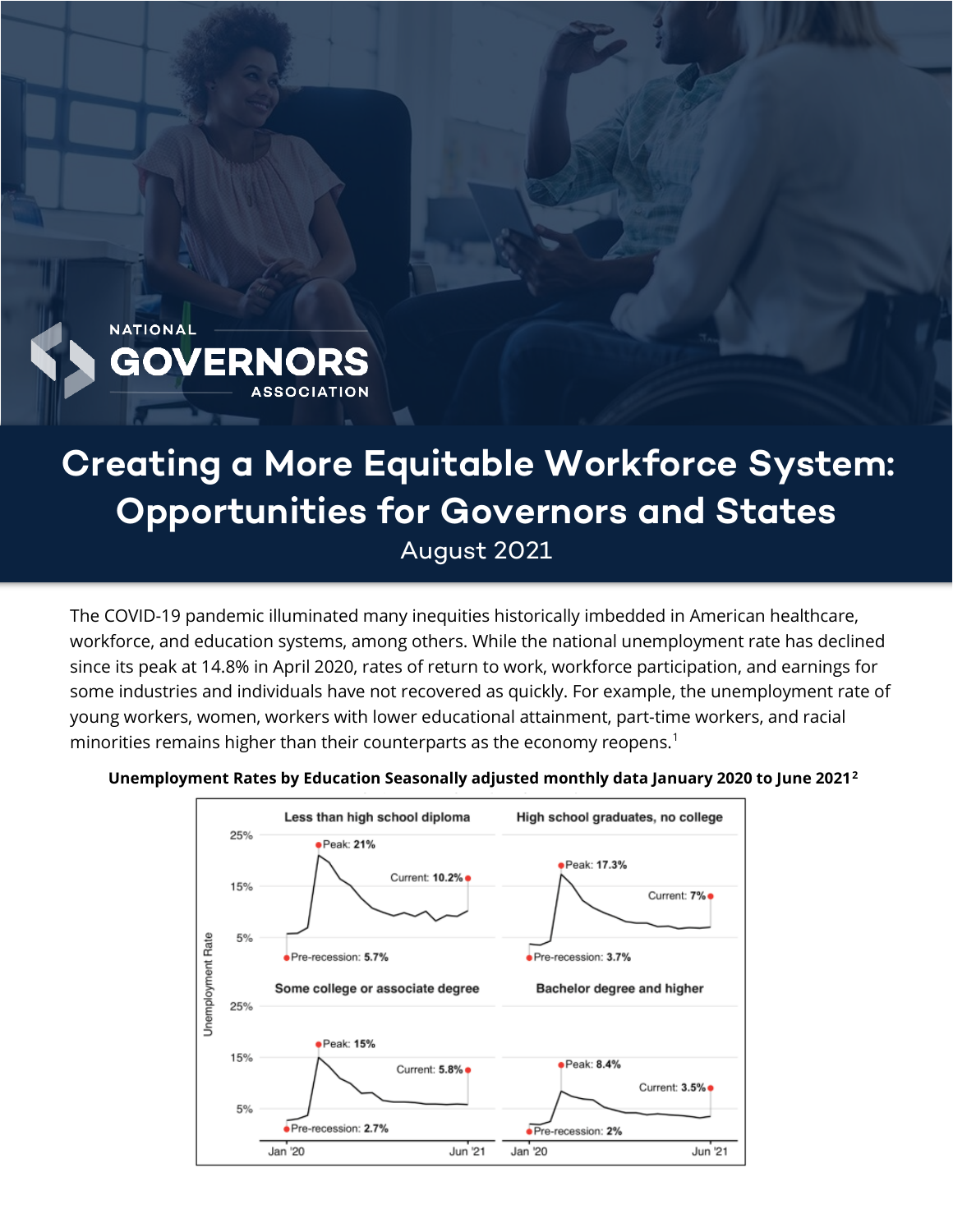Providing workforce services in a way that addresses these disparities is an economic and moral imperative. Research shows that a more diverse workforce leads to higher economic growth, more participation in the consumer market, a more qualified workforce, and more creativity and innovation in business.<sup>[3](#page-9-2)</sup> State workforce systems play an important role in creating equitable workforce systems by ensuring *all* jobseekers can access training and employment via an accessible, coordinated workforce system. Governors have a unique opportunity to emphasize and prioritize equity as a driving value of these systems. To advance equity, workforce systems should examine institutional structures and barriers to participation that contribute to inequities across age, gender, race, ethnicity, ability, economic status, educational attainment, immigration status, industry sector, and worker classification.[4](#page-9-3)

#### **This brief outlines eight strategies to promote equity throughout the reemployment and workforce service delivery process.**

- **1. Launch a task force, initiative, or cabinet-level position to drive sustained action toward shared equity goals.**
- **2. Create a definition of equity to apply to goals, programs, evaluation, and more.**
- **3. Develop a goal to achieve equity in service delivery and drive action toward shared metrics of success.**
- **4. Gather and analyze data to identify gaps in service delivery and to track outcomes.**
- **5. Target reemployment, training, and support services to populations most in need.**
- **6. Engage stakeholders to inform decisions and gather feedback on policies and programs.**
- **7. Examine policies and procedures that may contribute to inequity and modify them to make programs more accessible.**
- **8. Create or strengthen partnerships to reach more populations and leverage expertise and resources that can assist in reaching these groups.**

For more information about state workforce recovery strategies, please refer to the National Governors Association [State Roadmap for Workforce Recovery.](https://www.nga.org/wp-content/uploads/2021/01/NGA-State-Roadmap-for-Workforce-Recovery_13Jan2021.pdf)

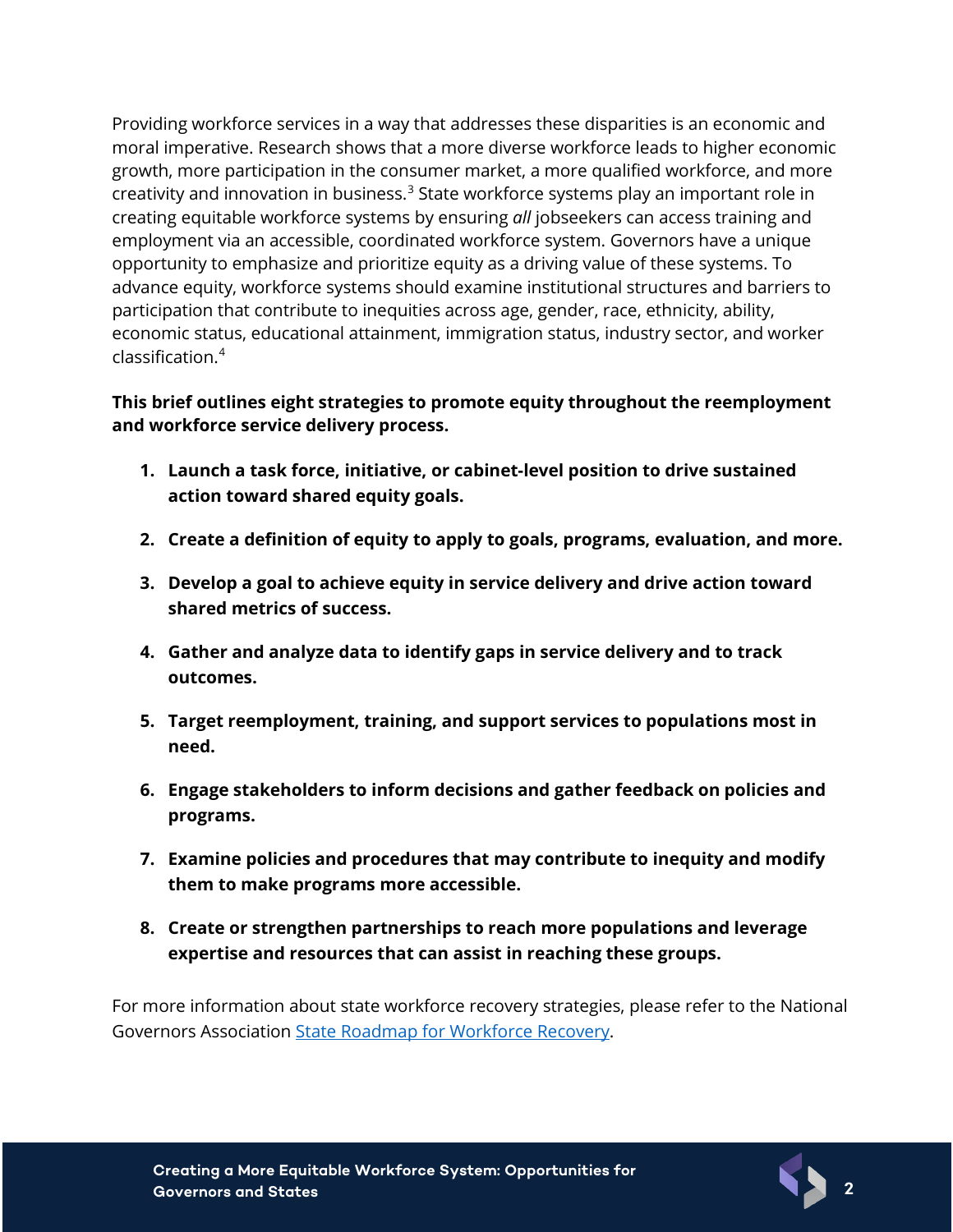## **Strategies and Considerations for Improving Equity in Reemployment and Other Workforce Services**

- **1. Launch a task force, initiative, or cabinet level position to drive sustained action toward shared equity goals.** Organizing a dedicated group of policymakers or naming one leader to focus on and advance equity goals promotes accountability, signals that equity is a priority, and helps coordinate and streamline efforts.
	- The **Illinois** Workforce Innovation Board created an [Equity Task Force](https://apps.illinoisworknet.com/GroupCalendarManagement/Home/Preview/83829fea-6bec-4110-afbb-3d511b1ab839) to develop recommendations for reducing inequities in Illinois' workforce and education systems**.** The Task Force has three priorities:
		- o Examine programs, policies, and practices to infuse issues of equity and inclusion into them;
		- o Assess and recommend education and workforce tools that can track program access and outcomes and disaggregate data to reveal disparities in how policies and program delivery impact different groups and;
		- o Make recommendations regarding inclusive and diverse approaches to organizational capacity, including professional development to ensure use of an equity lens in serving diverse populations.
	- As of March 2021, 13 states had created diversity, equity, and inclusion cabinet-level positions, and 26 Governors led other gubernatorial initiatives focused on these issues, such as creating a steering committee, council, or task force, and signing an executive order.
	- In **Arizona**, the [Nineteen Tribal Nations](http://azntn.org/vision.html) launched their own Workforce Development Board comprised of leaders of each tribe. Through this collaborative structure, the Nineteen Tribal Nations promote a workforce system based on listening, dialogue, and consensus to build and grow their investment in education and career-building services. Representatives from the Arizona [NGA Workforce Innovation Network](http://www.nga.org/win) state team included these Tribal areas in their state action planning to develop a more coordinated and streamlined service delivery model.



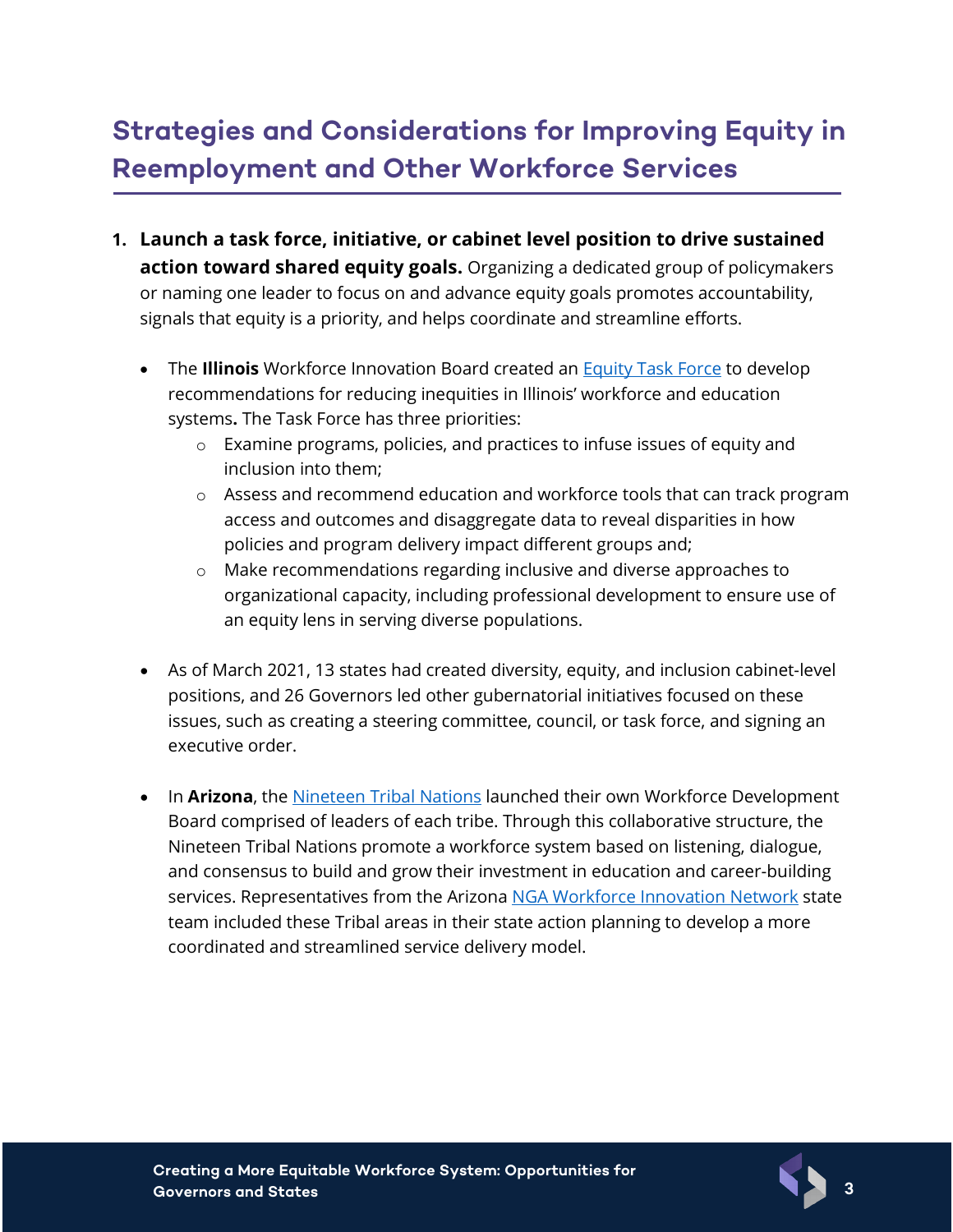- **2. Create a definition of equity to apply to goals, programs, evaluation, and more.**  Defining equity and the equitable outcomes the state is trying to achieve is a critical first step to assessing gaps and developing more equitable reemployment strategies. This should include clearly identifying which historically excluded or marginalized groups the state's work is focused on.
	- In January 2021, the NGA Center released the **State Roadmap for Workforce** [Recovery](https://www.nga.org/wp-content/uploads/2021/01/NGA-State-Roadmap-for-Workforce-Recovery_13Jan2021.pdf) that offers a framework for how states can organize state workforce response and recovery activities. The resource defines equity as "the fair and impartial inclusion of people of color and other traditionally marginalized or underrepresented groups in the workforce."
	- **Colorado's** Workforce Development Council created the [2020 Colorado Talent](https://cwdc.colorado.gov/talent-equity-agenda)  [Equity Agenda](https://cwdc.colorado.gov/talent-equity-agenda) to address the disparities in educating, training, hiring, and promoting Colorado's workforce, including a definition of racial equity in workforce development: "Racial equity is achieved when race or immigration status is no longer correlated with one's outcomes; when everyone has what they need to thrive, no matter who they are, the color of their skin, or where they live." The Agenda also includes five areas for sustained action, including 1) career navigation and advancement, 2) closing the digital divide, 3) postsecondary credential attainment, 4) unemployment, and 5) equitable hiring, compensation, and promotion.
- **3. Develop a goal to achieve equity in service delivery and drive action toward shared metrics of success.** Creating an equity goal helps strategically align state activities and strategies for improving access to education, work, or training.
	- **Connecticut's** Governor's Workforce Council created a [workforce strategic plan](https://portal.ct.gov/-/media/Office-of-the-Governor/News/20201028-Governors-Workforce-Council-Strategic-Plan.pdf) in October 2020 that included goals to close equity and access gaps in workforce services. The plan also includes strategies and metrics for expanding equitable access to childcare, reducing transportation barriers, expanding behavioral health services, and reducing the effects of benefit cliffs.
	- The **Oregon** Metro Regional Government created a [Strategic Plan to Advance](https://www.oregonmetro.gov/sites/default/files/2017/10/05/Strategic-plan-advance-racial-equity-diversity-inclusion-16087-20160613.pdf)  [Racial Equity, Diversity, and Inclusion,](https://www.oregonmetro.gov/sites/default/files/2017/10/05/Strategic-plan-advance-racial-equity-diversity-inclusion-16087-20160613.pdf) including five unique goals to advance equity.

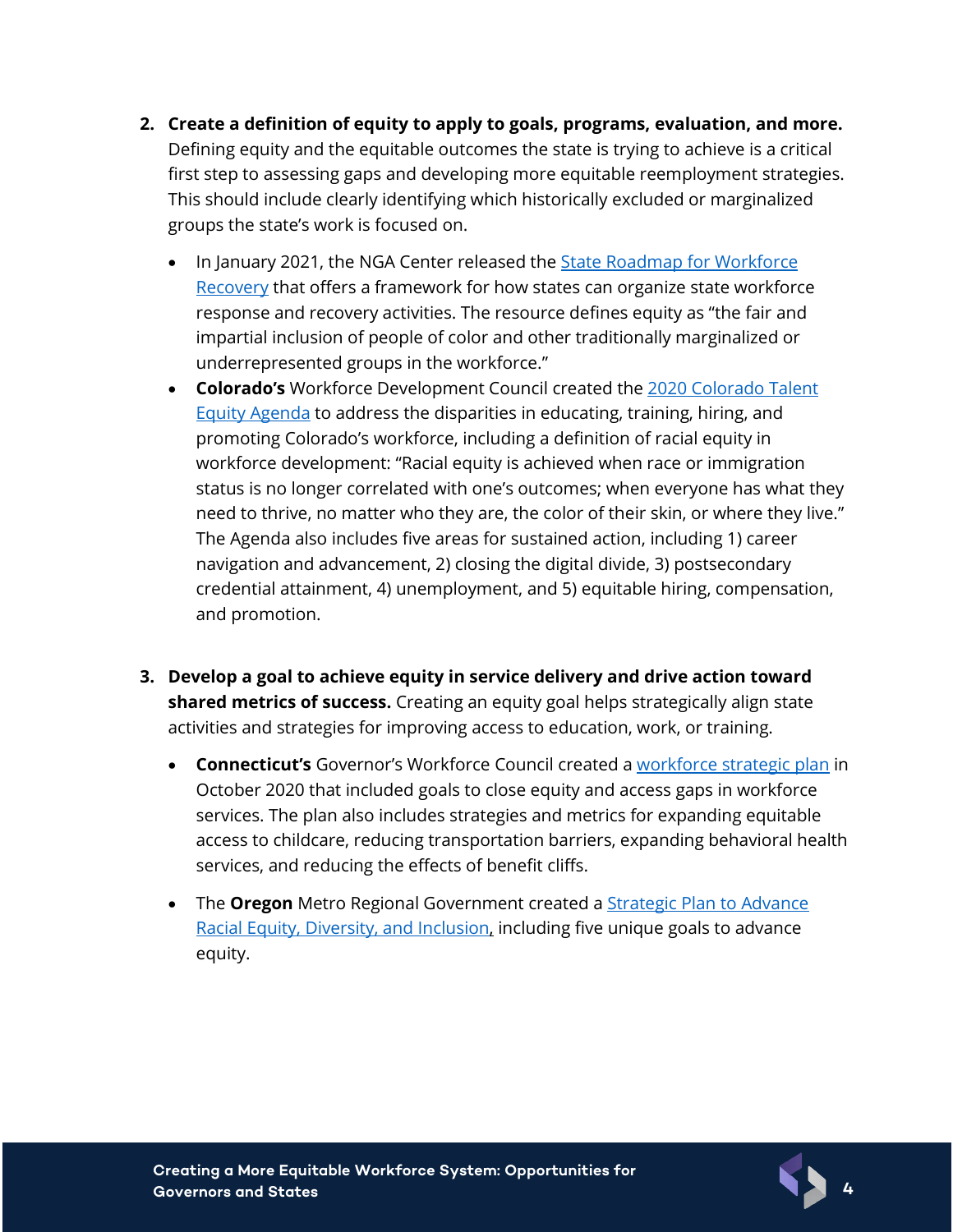- **4. Gather and analyze data to identify gaps in service delivery and track outcomes**. The [NGA State Roadmap for Workforce Recovery](https://www.nga.org/center/publications/roadmap-workforce-recovery/) suggests three phases of data analysis for advancing equity: 1) collect data on barriers preventing equal access to programs and resources and track relevant outcomes; 2) encourage all departments and community providers to conduct a formal equity analysis to determine service gaps; and 3) use data on service gaps to set unique goals for access and adoption of essential support services across populations.
	- The **Minnesota** Employment and Economic Division launched the [Uniform Report](https://mn.gov/deed/about/what-we-do/agency-results/perform-measures/report-card/)  [Card](https://mn.gov/deed/about/what-we-do/agency-results/perform-measures/report-card/) showing real-time activities and employment outcomes for select workforce development programs by education level, race, ethnicity, gender, and geography.
	- The **Missouri** Governor's Office led a cross-agency data initiative to develop and utilize [social impact dashboards](https://health.mo.gov/living/healthcondiseases/communicable/novel-coronavirus/data/) to share social services data to improve service delivery. These dashboards show the use of social services overtime in each county.
	- **Washington** is establishing a system-level dashboard that reflects progress towards family-sustaining wage levels, disaggregated by populations and regions. Dashboard metrics and targets will reflect cost of living differences between and among regions. Because the new targets will require improved service integration to be achieved, administrative agencies and program providers are developing common intake, service planning, and case management tools.
- **5. Target reemployment, training, and support services to populations most in need.** While this list is not exhaustive, and subgroups are often intersectional, common populations that face disproportionate barriers to participating in the workforce include formerly incarcerated persons, tribal communities, persons with a disability, persons of color, veterans, and women. Several states have taken action to maximize eligibility for and access to additional support services under existing federal programs for these populations during the reemployment process.
	- **Delaware** established an Office of Women's Advancement and Advocacy through [House Bill 4](https://legis.delaware.gov/BillDetail?legislationId=25891) to promote the equality of women and to facilitate collaboration between government and businesses to eliminate gender-based bias.
	- **Illinois** is applying funds awarded from the [NGA Workforce Innovation Fund](https://www.nga.org/workforce-innovation-network/) to develop an action plan and pilot a coordinated-service delivery model to offer training and employment placement for veterans. The state strategy, coordinated across seven agencies, seeks to gather new data on the state's veteran population,

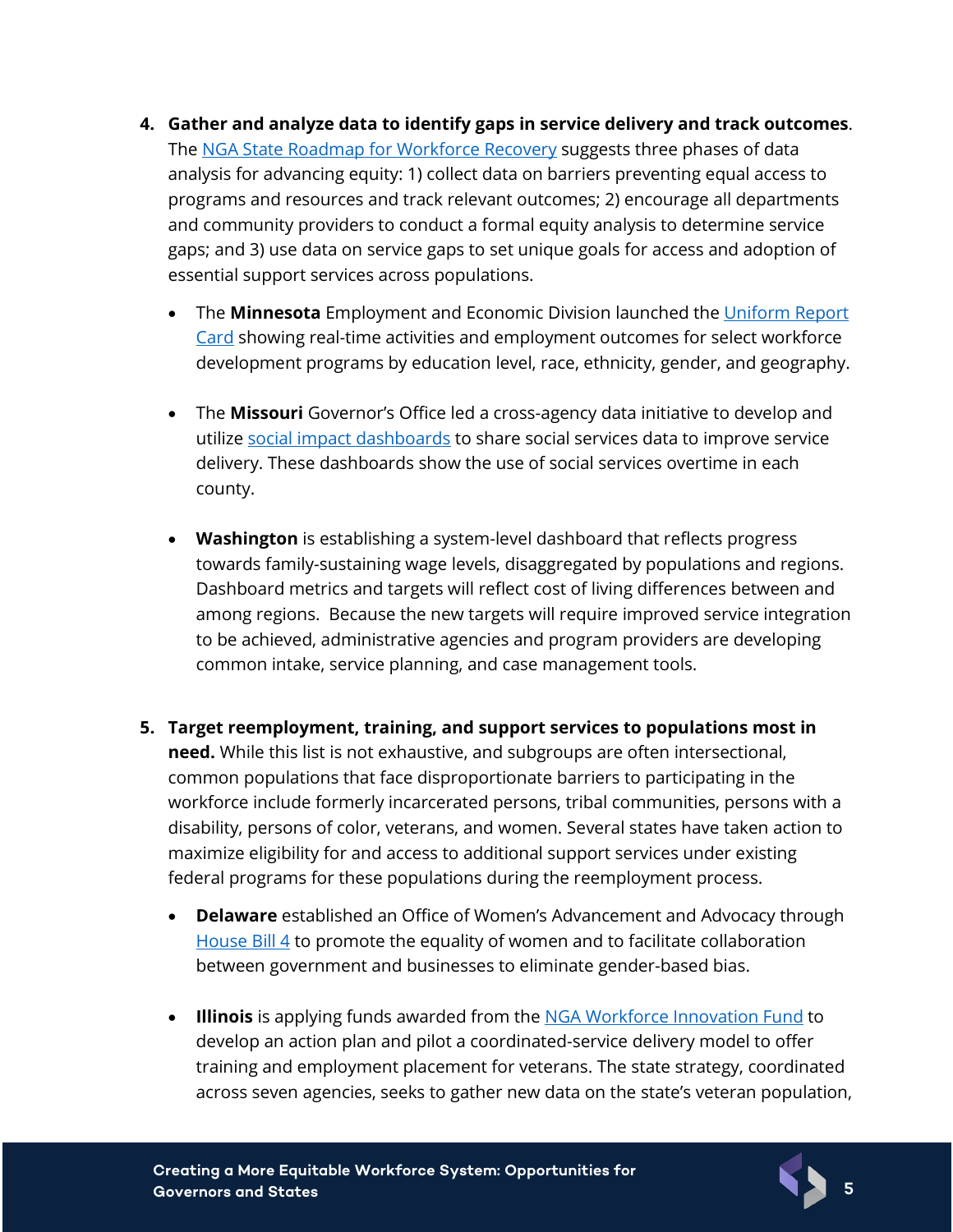with an emphasis on better understanding the needs and location of transitioning service members, disabled veterans, and homeless veteran populations. As part of this, Illinois is analyzing data, such as results from focus groups to better understand barriers in accessing services and navigating programs. The goal is to map coordinated service delivery across state agencies to enable policy and partnerships that support better outcomes for veterans.

- **New Mexico** [used](https://www.governor.state.nm.us/2020/03/26/new-statewide-fund-to-respond-to-covid-19-launches-with-over-1-1-million/) U.S. Department of Labor Dislocated Worker Grant funds to initiate a transitional jobs program to help non-violent offenders scheduled for early release due to COVID-19 successfully transition into work.
- **Oklahoma** Human Services offered [60 days of subsidized childcare](https://oklahoma.gov/okdhs/newsroom/2020/april/comm04242020.html) to Oklahomans who are looking for work due to the loss of employment during the COVID-19 crisis.
- **6. Engage stakeholders to inform decisions and gather feedback on policies and programs.** Over the past decade, policymakers and practitioners have increasingly focused on the need to regularly connect with people left out of community engagement activities, including the elderly, individuals experiencing homelessness, citizens reentering public life after incarceration, people with limited access to the internet or with limited computer literacy, people with disabilities, immigrants, people working several jobs or working during nontraditional hours, and people who are English-language learners. Directly engaging these stakeholders allows states to gather qualitative data on how programs operate and identify areas for improvement.
	- **Alabama** conducted a survey of unemployed and underemployed workers to measure awareness and attitudes towards new job retraining programs. The sample results were weighted to be representative of the gender, age, race, and education makeup of the population. The survey was cited in the Governor's Office of Education and Workforce Transformation's [report.](https://alabamaworks.com/wp-content/uploads/The-Education-and-Workforce-Response-to-the-COVID-19-Pandemic-in-Alabama-07.26.2020.pdf)
	- **Missouri** launched the [Jobs Centers of the Future](https://www.bestinmidwest.com/) initiative to improve workforce outcomes by tracking customer progress as they move through the job-seeking process. As part of this effort, the state launched a series of focus groups in partnership with local areas to engage jobseekers and frontline staff to inform programmatic changes.

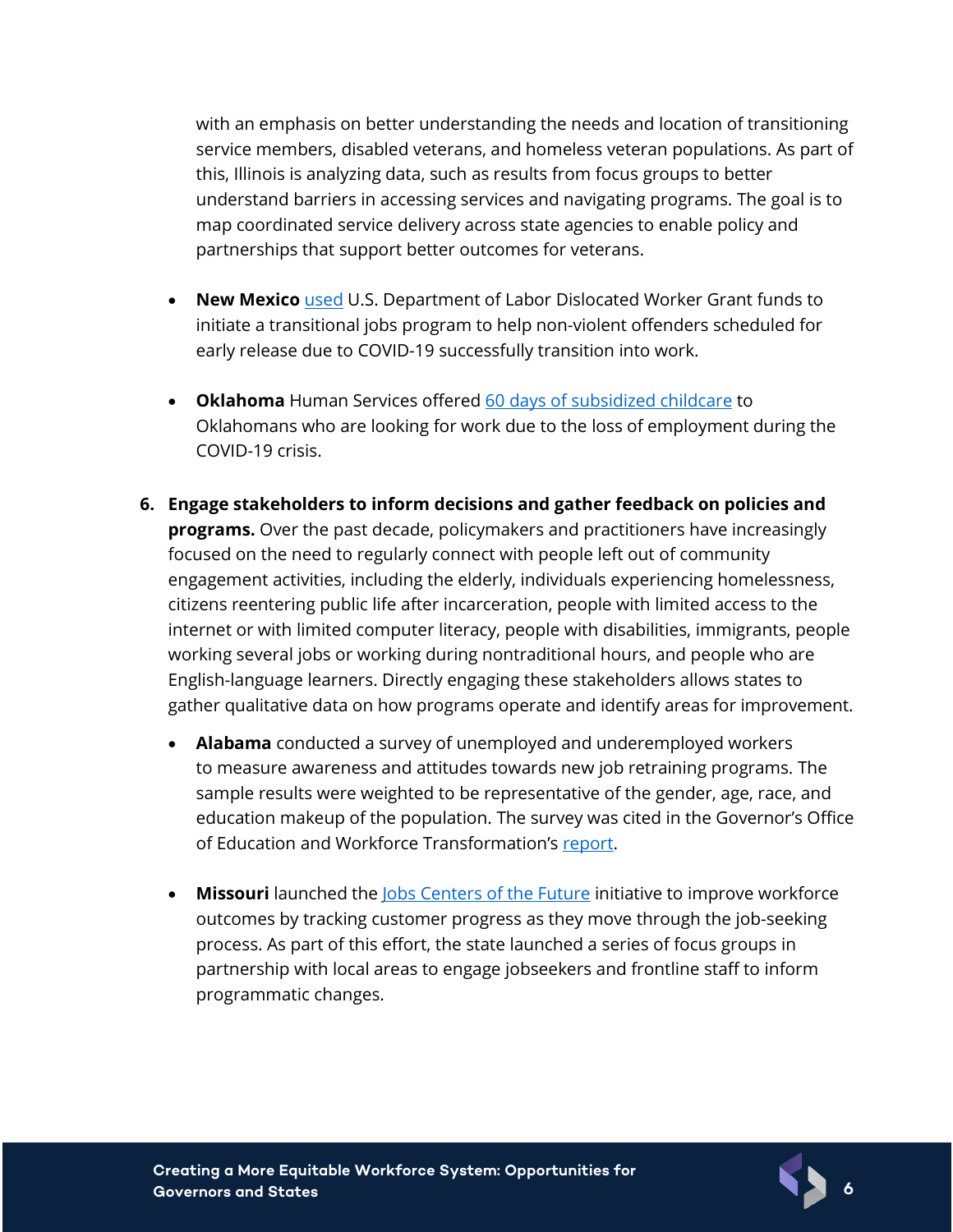- **7. Examine policies and procedures that may contribute to inequity and modify them to make programs more accessible.** While local workforce development boards are responsible for developing and implementing policies to serve the needs of jobseekers and families, states can provide training and technical assistance to local areas to promote a review of procedures and policies that may contribute to equity in reemployment and training.
	- Several states, including **Arizona** and **Maryland**, have reviewed local American Job Center policies to examine barriers to access, including policies that prohibit children on-site, hours of operation, intake processes, and more.<sup>[5](#page-9-4)</sup>
	- **California'**s [Assembly Bill \(AB\) 104 and Adult Education Block Grant](https://www.cde.ca.gov/fg/aa/ca/adultedbg.asp) (AEBG) urged regional community college consortia to adopt policies and practices that promote program integration, "seamless transitions", and other "joint programming strategies between adult education and career technical education", including with programs such as the Workforce Innovation and Opportunity Act.
	- **Connecticut's** [Department of Aging and Disability Services](https://portal.ct.gov/AgingandDisability) and Department of Labor serve clients in coordination with the Regional Workforce Development Board in the American Job Centers. In response to COVID-19, many transitioned in-person services to online workshops and virtual conference meetings, while also creating accessible online job fairs and programs allowing participation in weekly virtual orientations, job clubs, workshops, and individual conference calls with career counselors.
	- The nonprofit [United Women's Empowerment](https://news.stlpublicradio.org/economy-business/2021-06-24/new-missouri-task-force-aims-to-help-women-rejoin-workforce-post-pandemic) launched a task force to analyze what hinders **Missouri** women from finding jobs. The task force will host town hall meetings and then produce a report with policy recommendations for policymakers in the Fall of 2021.
	- **South Carolina** introduced a [training program](https://scworks.org/docs/librariesprovider6/document-directory/south-carolina-py) to strengthen the capacity of American Job Centers staff to effectively serve jobseekers and businesses. The program focused on building a common understanding of the workforce system, including key partners and clients. More than 700 staff have been trained resulting in a greater understanding of how to make connections with partner programs, facilitate effective referrals, and better serve individuals with barriers to employment.

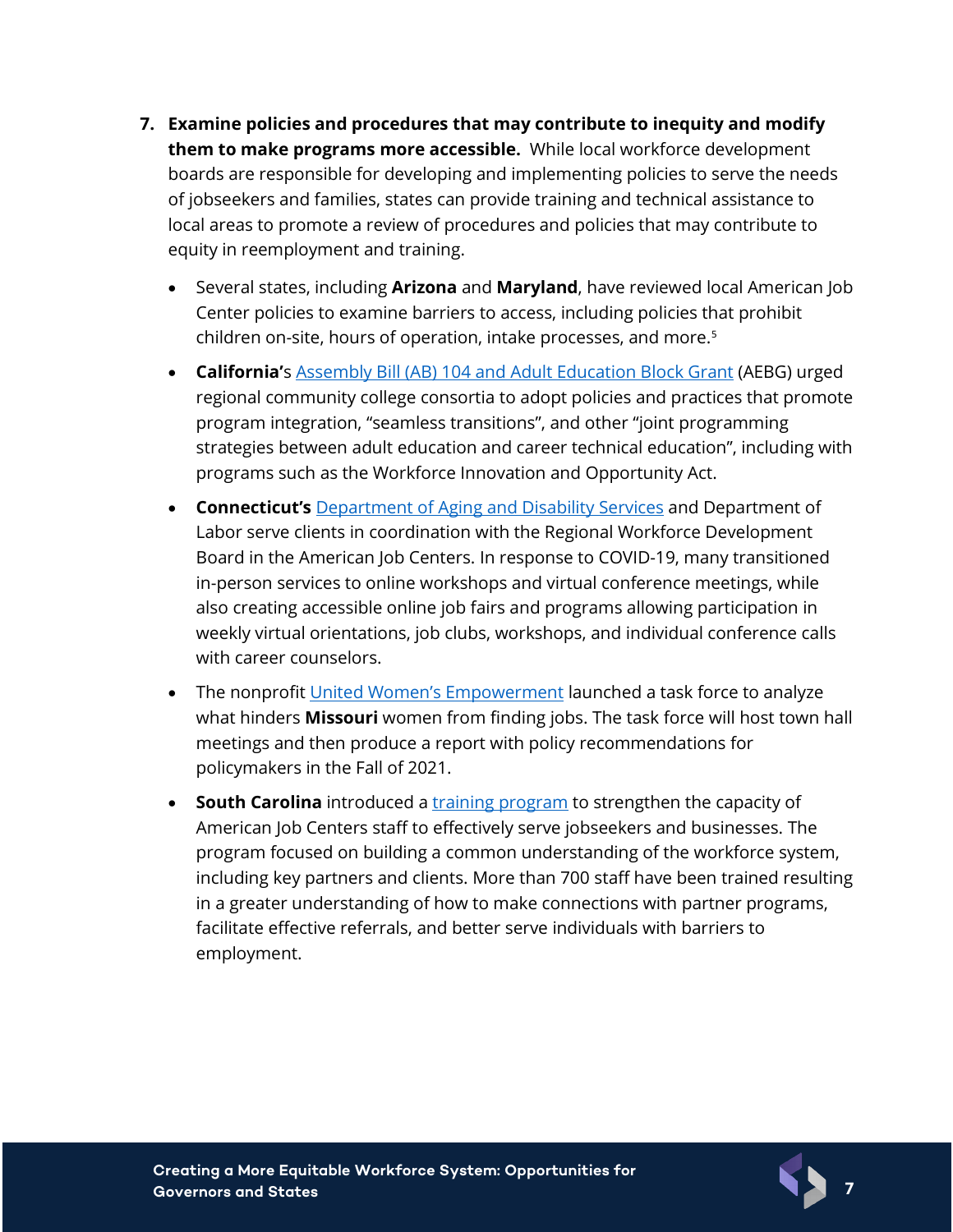- **8. Create or strengthen partnerships to reach more populations and leverage expertise and resources.** The public workforce system is structured to facilitate partnerships across many workforce development organizations. Given limited resources, partners are essential for meeting the complex needs of families and allow a variety of perspectives and strengths to be recognized as they work together to support programmatic success. The following are common partnerships that support equity in employment, including community-based organizations, community colleges, employers, and labor unions.
	- The **New Jersey** Career Pathway Partnership for Employment Accessibility (CPPEA) aims to apply a coordinated systemic approach to encourage career pathway inclusion for people with disabilities. This developing model includes coordinated program recruitment and outreach services to VR eligible individuals and employers, pre-enrollment services, benefits counseling, career pathway pilot navigation support teams and placement services for internships, preapprenticeships, registered apprenticeships, and competitive-integrated employment. CPPEA serves to enhance awareness and participation of public sector employers in the State as a Model Employer effort and promote ongoing enhanced employer engagement and alignment with county colleges. Core members include the New Jersey Division of Vocational Rehabilitation Services, Office of Employment Accessibility Services, Division of Workforce Development from the New Jersey Department of Labor and Workforce Development, the New Jersey Division of Developmental Disabilities, the New Jersey Council of County Colleges, and other community partners.<sup>[6](#page-9-5)</sup>
	- **Montana's** [Disability Employment and Transition Services Division](https://dphhs.mt.gov/detd) is responsible for facilitating relationships across partners to ensure customer needs are being met across all state entities. Key partners include the state Vocational Rehabilitation program, community rehabilitation providers, WIOA Title I providers, and Montana's K-12 education system. The Vocational Rehabilitation program also contracts with community rehabilitation providers and school districts to deliver training and employment services to customers. This statewide provider network is well-established and provides ongoing training and support to help local partners serve those with disabilities.
	- The **Tennessee** [Talent Exchange,](https://www.tn.gov/workforce/covid-19/jobs.html) a partnership between Hospitality TN, Tennessee Retail, and the Tennessee Grocers and Convenience Association, places workers displaced from the hospitality industry into positions in grocery, retail and logistics industries through an online platform called Jobs4TN.

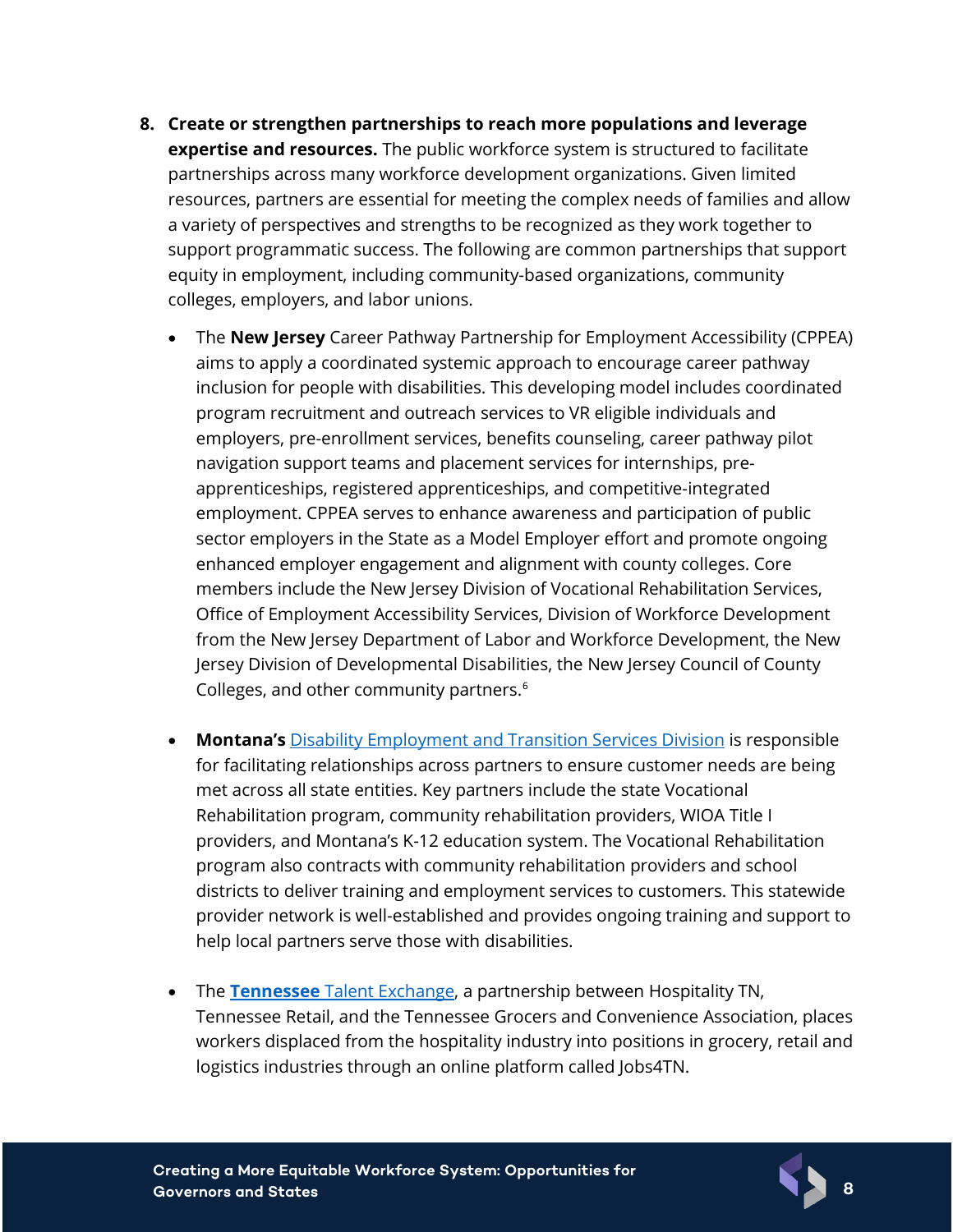- In **Vermont**, the United Way of Chittenden County convened [Working](https://unitedwaynwvt.org/workingbridges) Bridges, an employer-led collaborative that offers support services including training, social service referrals, tax preparation, and transportation to workers in select industries.
- **Washington** used their COVID-19 [National Dislocated Worker Grants](https://www.dol.gov/sites/dolgov/files/ETA/DWGs/pdfs/50-covid-wa-disaster-2020.pdf) to partner with local workforce areas, economic development agencies, Tribal governments, community-based organizations, and agriculture businesses and workers to create a flexible food security ecosystem to help redistribute fresh produce, subsidize employment, and support food banks during the pandemic.

#### **Additional Resources to Advance Equity in the State Workforce System**

- [State Roadmap for Workforce Recovery](https://www.nga.org/wp-content/uploads/2021/01/NGA-State-Roadmap-for-Workforce-Recovery_13Jan2021.pdf) (NGA Center for Best Practices)
- [State Economic Recovery Agendas](https://www.nga.org/wp-content/uploads/2021/02/State-Economic-Recovery-Agendas.pdf) (NGA Center for Best Practices)
- [Governors' Role in Promoting Disability Employment in COVID-19 Recovery Strategies](https://www.nga.org/center/publications/governors-role-in-promoting-disability-employment-in-covid-19-recovery-strategies/) (NGA Center for Best Practices)
- [State Solutions for Supporting the Return to](https://www.nga.org/wp-content/uploads/2021/05/NGA-memo-State-Solutions-Barriers-to-Return-to-Work.pdf) Work and Filling Open Jobs (NGA Center for Best Practices)
- [Equity Indicators Tool](https://equityindicators.org/) (CUNY Institute for State and Local Governance)
- [WIOA Performance Targets: Incentives to Improve Workforce Services for Individuals](https://www.clasp.org/publications/fact-sheet/wioa-performance-targets-incentives-improve-workforce-services-individuals)  [with Barriers to Employment](https://www.clasp.org/publications/fact-sheet/wioa-performance-targets-incentives-improve-workforce-services-individuals) (The Center for Law and Social Policy)
- [Closing Workforce Equity Gaps](https://www.economicmodeling.com/2020/09/21/closing-workforce-equity-gaps/) (Emsi)
- [Five Things Public Workforce Systems Should Do Now to Advance Racial Equity](https://www.heartlandalliance.org/five-things-public-workforce-systems-should-do-now-to-advance-racial-equity/) (Heartland Alliance)
- [Change and Continuity in the Adult and Dislocated Worker Programs under WIOA](https://ngaorg1.sharepoint.com/Center/EO/Shared%20Documents/WORKFORCE%20DEVELOPMENT%20&%20ECONOMIC%20POLICY/NGA%20Workforce%20Innovation%20Network/Innovation%20Fund%20Round%201/Technical%20Assistance%20Planning/Equity%20Resources/%E2%80%A2%09https:/www.dol.gov/sites/dolgov/files/OASP/evaluation/pdf/ETA_WIOAStudy_AdultDW.pdf) (Mathematica)
- [National Equity Indicators](https://nationalequityatlas.org/indicators) (National Equity Atlas)
- [Advancing Workforce Equity: A Guide for Stakeholders](https://nationalfund.org/workforce-equity-guide/) (National Fund for Workforce Solutions)
- [Race and the Future of Work](https://ngaorg1-my.sharepoint.com/:p:/r/personal/ngabox_nga_org/_layouts/15/Doc.aspx?sourcedoc=%7B53BF5AE9-378C-41C1-B8C2-D7A11F938C7B%7D&file=Maher-Maher_Advancing%20Equity%20Slides.pptx&action=edit&mobileredirect=true&wdLOR=c40769904-D851-410F-977F-3B1AAB0DD0D7&cid=bb4d2594-7e7f-4867-a6b5-07ce346d9c53) (National Fund for Workforce Solutions)
- [Enhancing Intake to Improve Services: Collecting Data on Barriers to Employment](https://nrsweb.org/sites/default/files/BarrierEmployTipSheet-508.pdf) (National Reporting System for Adult Education)
- [Family-Centered Approaches to Workforce Program Services](https://www.urban.org/sites/default/files/publication/97426/family-centered_approaches_to_workforce_program_services_4.pdf) (The Urban Institute)
- [Work Matters: A Framework for States on Workforce Development for People with](https://issuu.com/csg.publications/docs/seed_report_2016_web)  [Disabilities](https://issuu.com/csg.publications/docs/seed_report_2016_web) (National Conference of State Legislatures and Council of State **Governments**